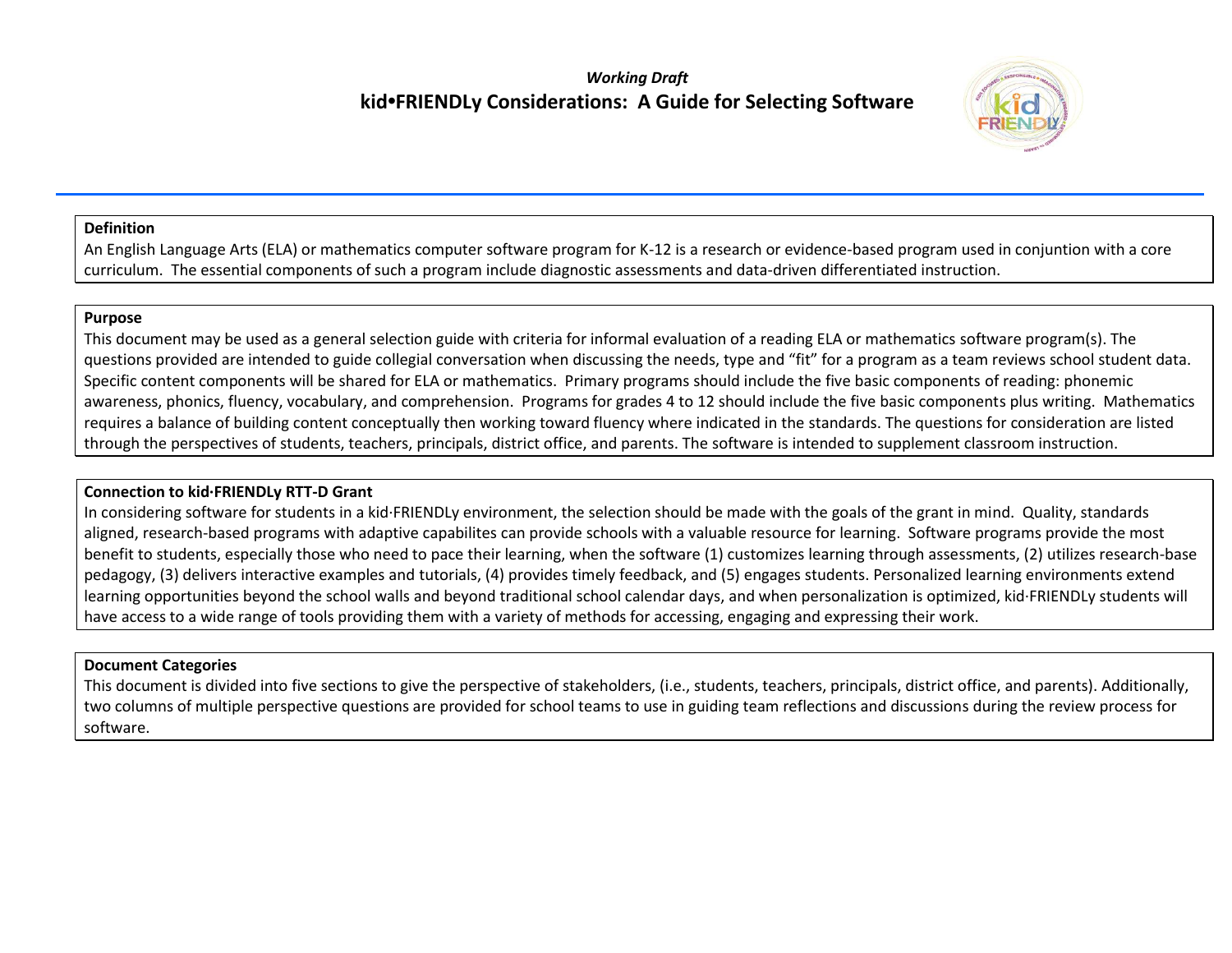| <b>Perspective</b>                                                                                                                                                                                                                                                                                                                                       |
|----------------------------------------------------------------------------------------------------------------------------------------------------------------------------------------------------------------------------------------------------------------------------------------------------------------------------------------------------------|
| • What are the targeted grade level(s) for this program? Does<br>• ELA Primary: Does the software focus on phonemic<br>• Mathematics: Does the software explicitly provide learning of<br>$\bullet$<br>• Are students engaged in high level thinking in order to<br>Studen<br>$\bullet$<br>• Are the instructional activities and texts age appropriate? |



# **kid∙FRIENDLy**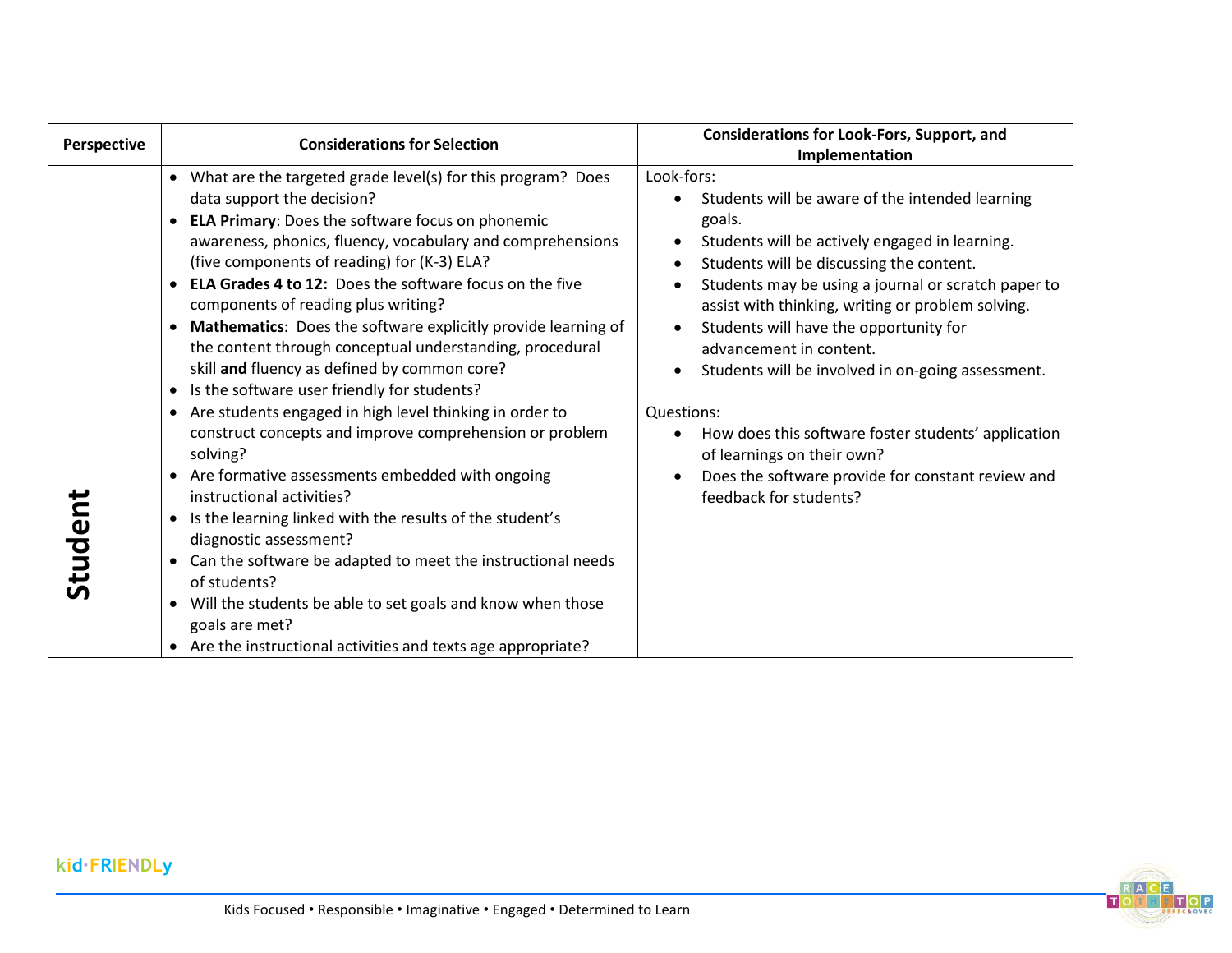| Perspective                | <b>Considerations for Selection</b>                                                                                                                                                                                                                                                                                                                                                                                                                                                                                                                                                                                                                                                                                                                                                                                                                                                                                                                                                                                                                      | <b>Considerations for Look-Fors, Support, and</b><br>Implementation                                                                                                                                                                                                                                                                                                                                                                                                                                                                                                                                   |
|----------------------------|----------------------------------------------------------------------------------------------------------------------------------------------------------------------------------------------------------------------------------------------------------------------------------------------------------------------------------------------------------------------------------------------------------------------------------------------------------------------------------------------------------------------------------------------------------------------------------------------------------------------------------------------------------------------------------------------------------------------------------------------------------------------------------------------------------------------------------------------------------------------------------------------------------------------------------------------------------------------------------------------------------------------------------------------------------|-------------------------------------------------------------------------------------------------------------------------------------------------------------------------------------------------------------------------------------------------------------------------------------------------------------------------------------------------------------------------------------------------------------------------------------------------------------------------------------------------------------------------------------------------------------------------------------------------------|
| $\overline{C}$<br><u>რ</u> | Does this software support and align with classroom<br>instruction?<br>Have you piloted the program or talked with other educators<br>implementing the program?<br>Does the software provide timely, accurate, and easily<br>accessible data to inform instruction?<br>Are the activities aligned with the depth of knowledge and<br>reasoning defined in the common core standards? Does the<br>vendor designate which standards are not appropriate for the<br>software?<br>Are the logistics of the software a good "fit" for the school?<br>Are the goals of the software consistent with research on<br>teaching and learning, and are they using successful practices?<br>Are the goals explicitly and clearly stated?<br>Is the content culturally ethnically sensitive, free of bias, and<br>$\bullet$<br>reflects diverse student participation and interests?<br>Does the vendor provide professional development that<br>contributes to the teacher's understanding of the programs<br>framework, instructional skills, and use of materials? | Look-fors:<br>Teachers can monitor student use of the program<br>including motivational support structures such as<br>games, badges, challenges, etc.<br>Teachers and students can use reports to set<br>individual learning goals.<br>Teachers have an opportunity to embed the<br>resources provided by product within classroom<br>lesson plans and instruction.<br>Teachers can access data reports for progress<br>monitoring of individual students.<br>Questions:<br>Does the software specify conditions and resources<br>needed for implementation?<br>Are the teacher guides user friendly? |



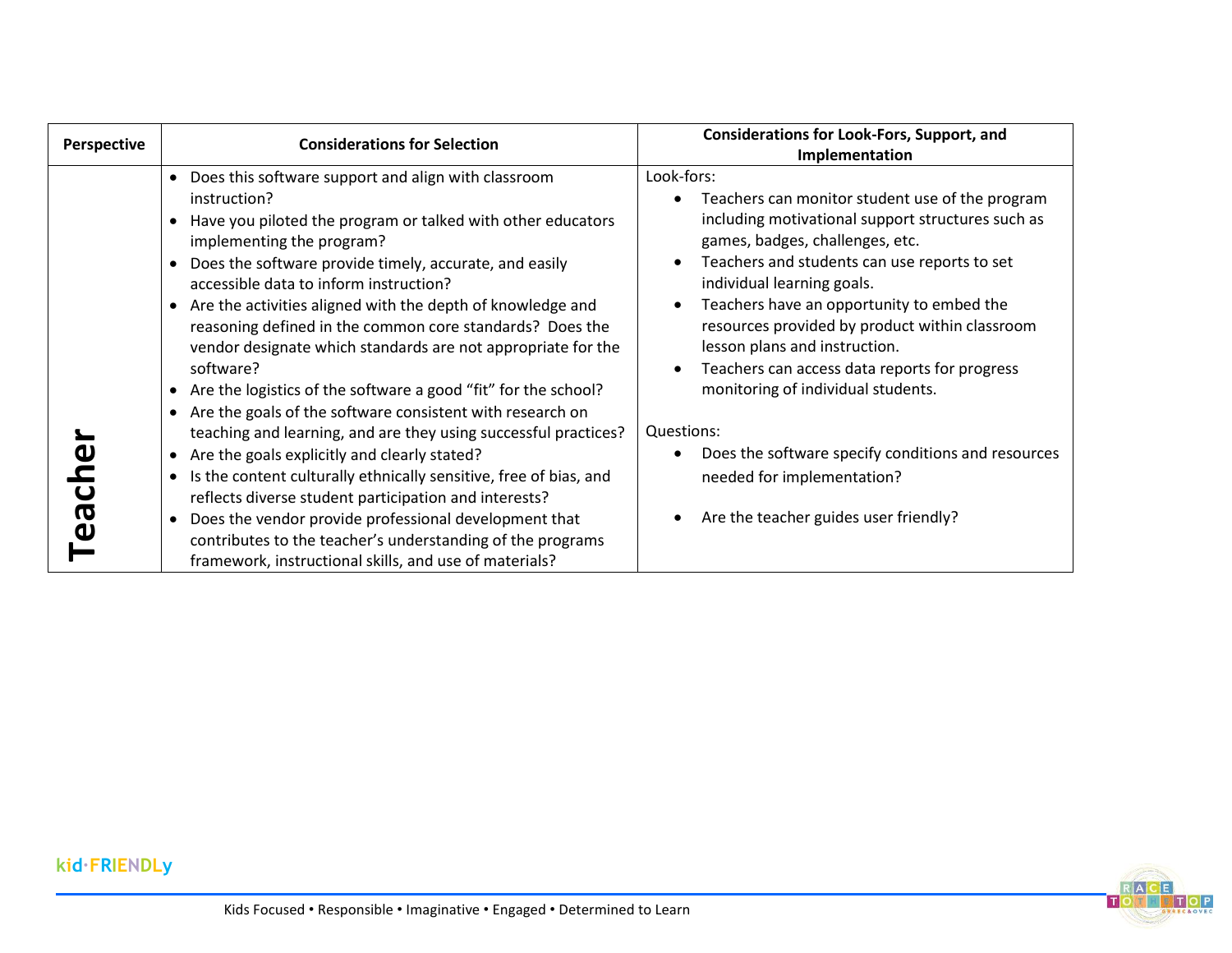| Perspective           | <b>Considerations for Selection</b>                                                                                                                                                                                                                                                                                                                                                                                                                                                                                                                                                                                                                                                                                                                                                                                                               | <b>Considerations for Look-Fors, Support, and</b><br>Implementation                                                                                                                                                                                                                                                                                                                                                                                                                                                                                                                                                                                        |
|-----------------------|---------------------------------------------------------------------------------------------------------------------------------------------------------------------------------------------------------------------------------------------------------------------------------------------------------------------------------------------------------------------------------------------------------------------------------------------------------------------------------------------------------------------------------------------------------------------------------------------------------------------------------------------------------------------------------------------------------------------------------------------------------------------------------------------------------------------------------------------------|------------------------------------------------------------------------------------------------------------------------------------------------------------------------------------------------------------------------------------------------------------------------------------------------------------------------------------------------------------------------------------------------------------------------------------------------------------------------------------------------------------------------------------------------------------------------------------------------------------------------------------------------------------|
| ნQ<br>rincip          | • Is the student data well organized to be easily accessed for<br>determining the effectiveness of the software?<br>Does the software offer 24/7 access?<br>$\bullet$<br>Does the software provide parent feedback?<br>$\bullet$<br>Do the assessments identify aspects of student progress over<br>time?<br>• Does the software give data that support the narrowing of<br>achievement gap or accomplishments between disaggregated<br>groups?<br>• Has the software been shown to be effective when delivered<br>to students who are demographically similar to the students<br>with whom it will be used?<br>What are the start-up requirements of the program? (teacher<br>$\bullet$<br>training, hardware, materials)<br>What qualities or competencies are needed to have qualified<br>$\bullet$<br>personnel use the software effectively? | Look-fors:<br>Administrator has access to data reports to inform<br>school program.<br>Data reports will inform school program and<br>structures. (Professional Learning Communities,<br>Team Planning, Professional Development, etc.)<br>Questions:<br>What supports will be needed if the software can<br>be accessed 24/7?<br>Does the software have an implementation plan?<br>(initial stage, partial implemented, fully<br>implemented)<br>How will the software be monitored for fidelity of<br>implementation? What supports are provided from<br>the vendor for support?<br>Will the software be sustainable as the core<br>instruction changes? |
| <u>por</u><br>-N<br>D | • Does the software align with the district goals for reading and<br>mathematics?<br>Is the program sustainable over time?<br>$\bullet$<br>Does the program align with the RTI model for the district?                                                                                                                                                                                                                                                                                                                                                                                                                                                                                                                                                                                                                                            | • What will be the plan to evaluate the overall impact of<br>the software?<br>Will funding and materials become a barrier to<br>implementation?                                                                                                                                                                                                                                                                                                                                                                                                                                                                                                            |



**kid∙FRIENDLy**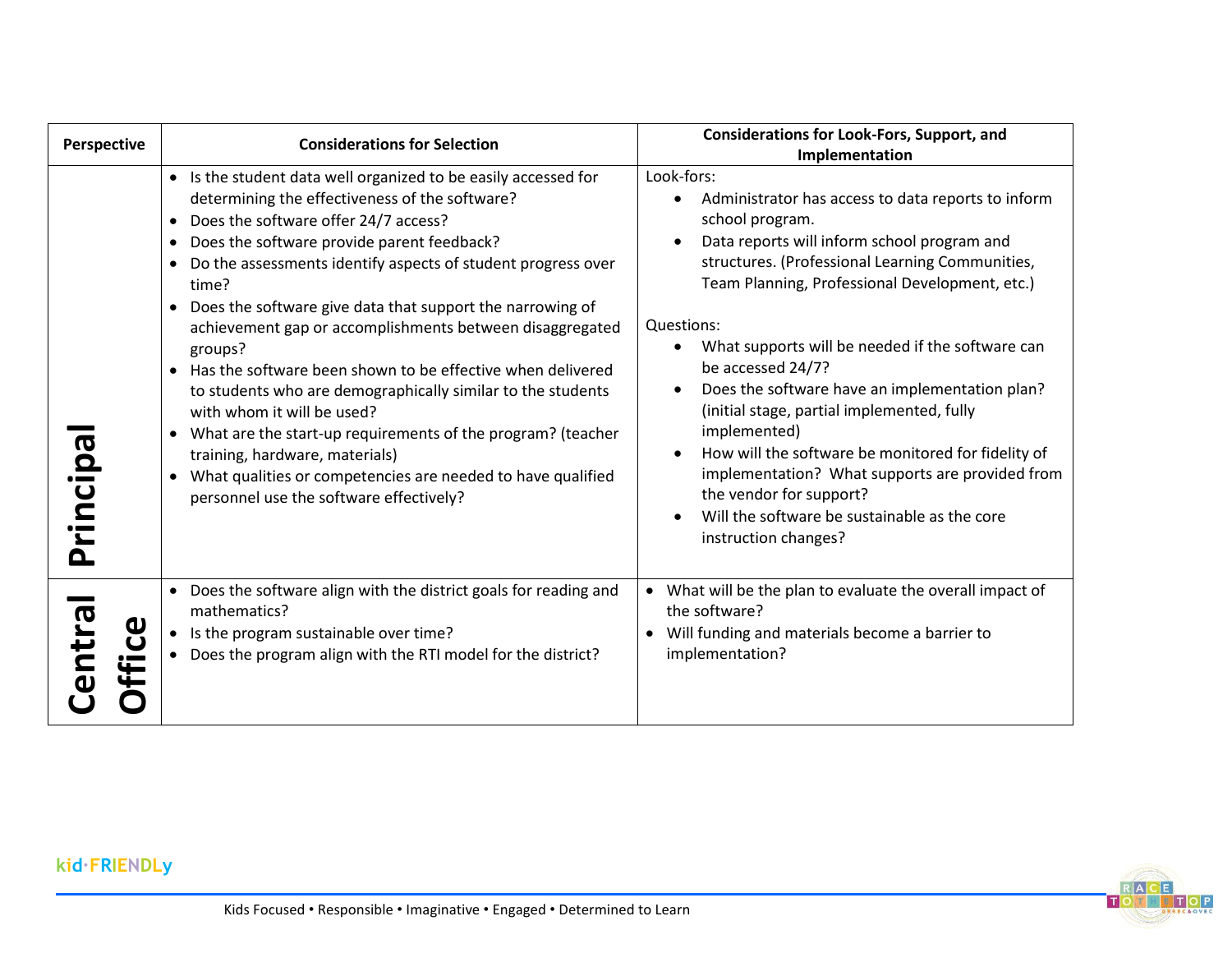| Perspective | <b>Considerations for Selection</b>                                                                                                                                                                                                                                                                                                                                                      | <b>Considerations for Look-Fors, Support, and</b><br>Implementation                                                                                                                                                                                                            |
|-------------|------------------------------------------------------------------------------------------------------------------------------------------------------------------------------------------------------------------------------------------------------------------------------------------------------------------------------------------------------------------------------------------|--------------------------------------------------------------------------------------------------------------------------------------------------------------------------------------------------------------------------------------------------------------------------------|
| n<br>ത      | Will the students have access to the program outside of<br>school?<br>Will the students be pulled from other classes or areas where<br>they will miss instruction?<br>How often will parents receive feedback concerning student<br>progress? How will progress be communicated?<br>How do parents know students will receive classroom (Teacher<br>to Student) instruction when needed? | What communication tool(s) are available for parents to<br>explain the program and its purpose?<br>To what extent are families meaningfully involved in<br>supporting their child's learning with this program?<br>Is the learning likely to be transferred to other settings? |